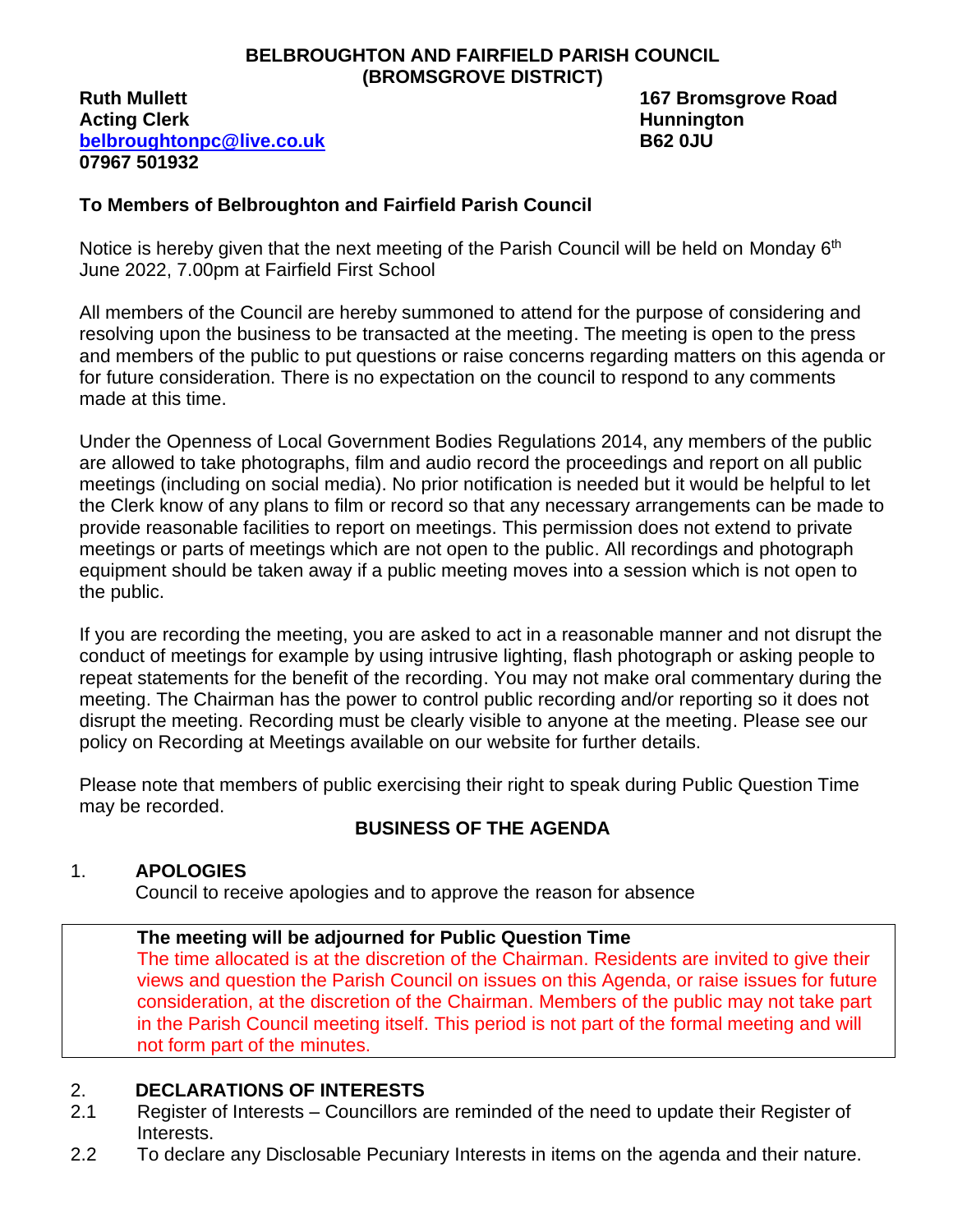2.3 To declare any Other Disclosable Interests in items on the agenda and their nature Councillors who have declared a Disclosable Pecuniary Interest, or an Other Disclosable Interest which falls within the terms of Paragraph 12(4) (b) of the Code of Conduct, must leave the room for the relevant items.

Failure to register or declare a Disclosable Pecuniary Interest may result in the commission of a criminal offence.

# 3. **DISPENSATIONS**

3.1 To consider any request for dispensation from a member who may have a DPI or ODI to allow them to stay/speak in the meeting during the consideration of the item

### 4. **MINUTES OF THE PREVIOUS MEETING**

4.1 To approve the Minutes of meeting held on 9 th May 2022 **(Attached)**

# 5. **REPORT – FOR INFORMATION ONLY**

- 5.1 To receive Chairman's Report
- 5.2 To receive Planning Committee Report from meeting held on 16th May 2022 **(Minutes attached)**

19/000056/CM – Pinches Phase 4 Quarry – Cllr. Danks

5.3 To receive Finance Committee Report from meeting held on 16th May 2022 **(Minutes attached)**

### 6. **TO APPROVE THE RECOMMENDATIONS OF THE FINANCE COMMITTEE**

6.1 Adoption of The Financial and Investment Strategy **(Attached)**

### 7. **INTERNAL AUDIT**

7.1 To note the report from the Internal Auditor and consider any actions arising from the report **(Attached)**

### 8. **ANNUAL GOVERNANCE AND ACCOUNTABILITY RETURN 2021/22**

8.1 To approve the Annual Governance Statement for 2021/22 **(Attached)**

### 9. **ANNUAL GOVERNANCE AND ACCOUNTABILITY RETURN 2021/22**

9.1 To consider and approve the Accounting Statements for 2021/22 **(Attached)**

### 10. **DISTRICT COUNCILLOR'S**

10.1 To receive report of District Councillor's – Cllr. May and Cllr. Sherrey

# 11. **COUNTY COUNCILLOR'S**

11.1 To receive report of County Councillor's – Cllr. May and Cllr Webb

# 12. **TO RECEIVE CLERK'S REPORT AND URGENT DECISIONS**

- 12.1 To receive Clerk's Outstanding Actions List and provide update **(Attached)**
- 12.2 Reports for parish magazine to agree article
- 12.3 As recommended by Worcestershire CALC to adopt the new Local Government Association – Model Code of Conduct 2020 **(Attached)**

# 13. **HIGHWAYS/MAINTENANCE**

- 13.1 To **RESOLVE** to agree purchase of new Christmas lights and to agree location
- 13.2 To receive update on Parking in Fairfield Working Party/Speeding Traffic
- 13.3 Smartwater signage to receive update
- 13.4 To discuss the removal of the large conifer Christmas Tree on Belbroughton Village Green and replacement with Platinum Queen's Jubilee Tree – to receive update